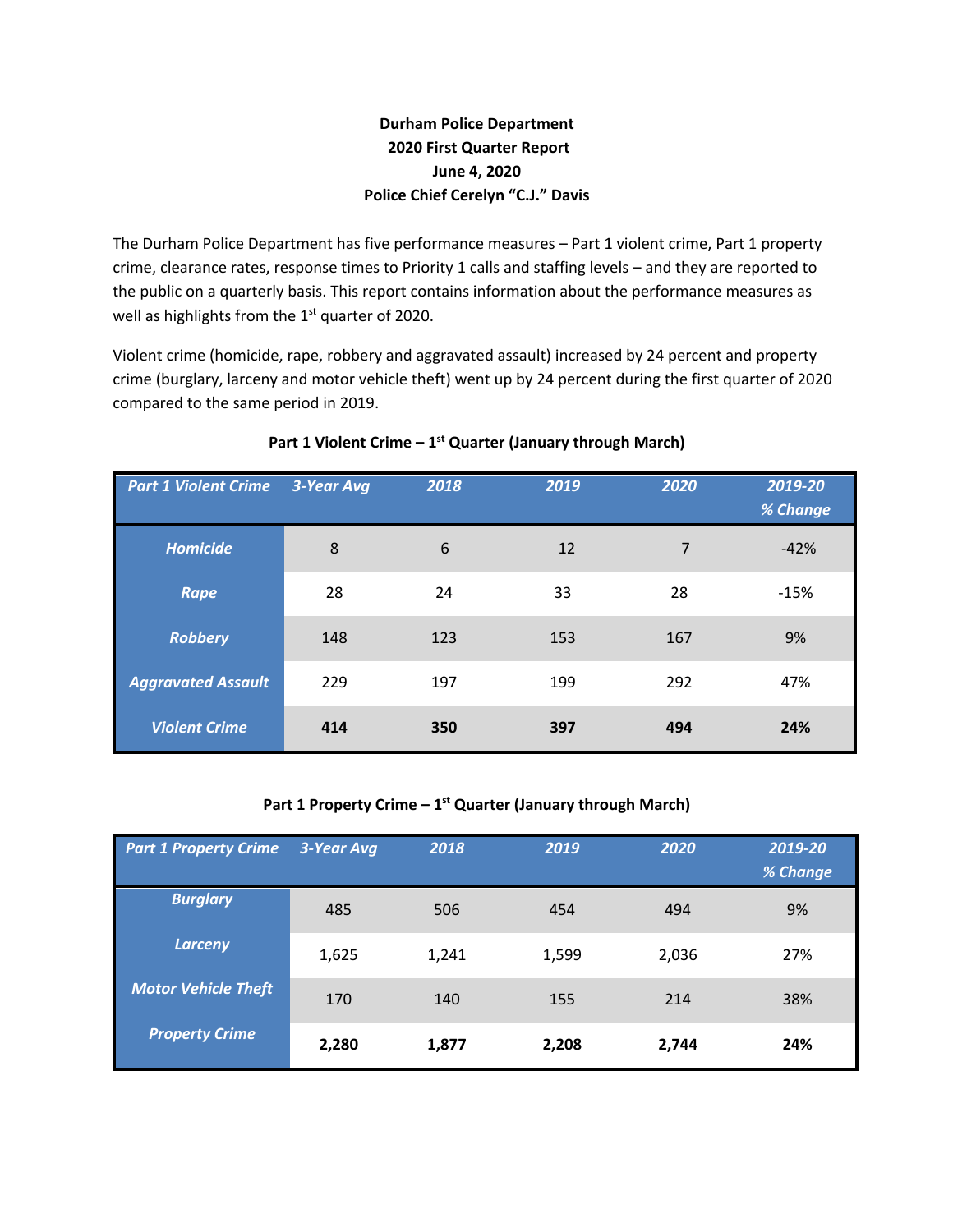

# **2020 1st Quarter Part 1 Crime Percentages**

# **Part 1 Crime Clearance Rates**

| <b>Crime Category</b>      | <b>DPD 2020 1Q</b> | <b>DPD 2019 Total</b> | FBI 2018* |
|----------------------------|--------------------|-----------------------|-----------|
| <b>Homicide</b>            | 57.1%              | 68.4%                 | 55.5%     |
| Rape                       | 21.4%              | 33.7%                 | 29.2%     |
| <b>Robbery</b>             | 29.3%              | 25.9%                 | 26.2%     |
| <b>Aggravated Assault</b>  | 34.9%              | 32.1%                 | 41.5%     |
| <b>Violent Crime</b>       | 32.6%              | 31%                   | 36.4%     |
| <b>Burglary</b>            | 13.2%              | 12.6%                 | 11%       |
| Larceny                    | 15%                | 18.2%                 | 14.5%     |
| <b>Motor Vehicle Theft</b> | 7.9%               | 13%                   | 10.4%     |
| <b>Property Crime</b>      | 14.1%              | 16.9%                 | 13.4%     |

\*The FBI clearance numbers are for cities with populations of 250,000 to 499,999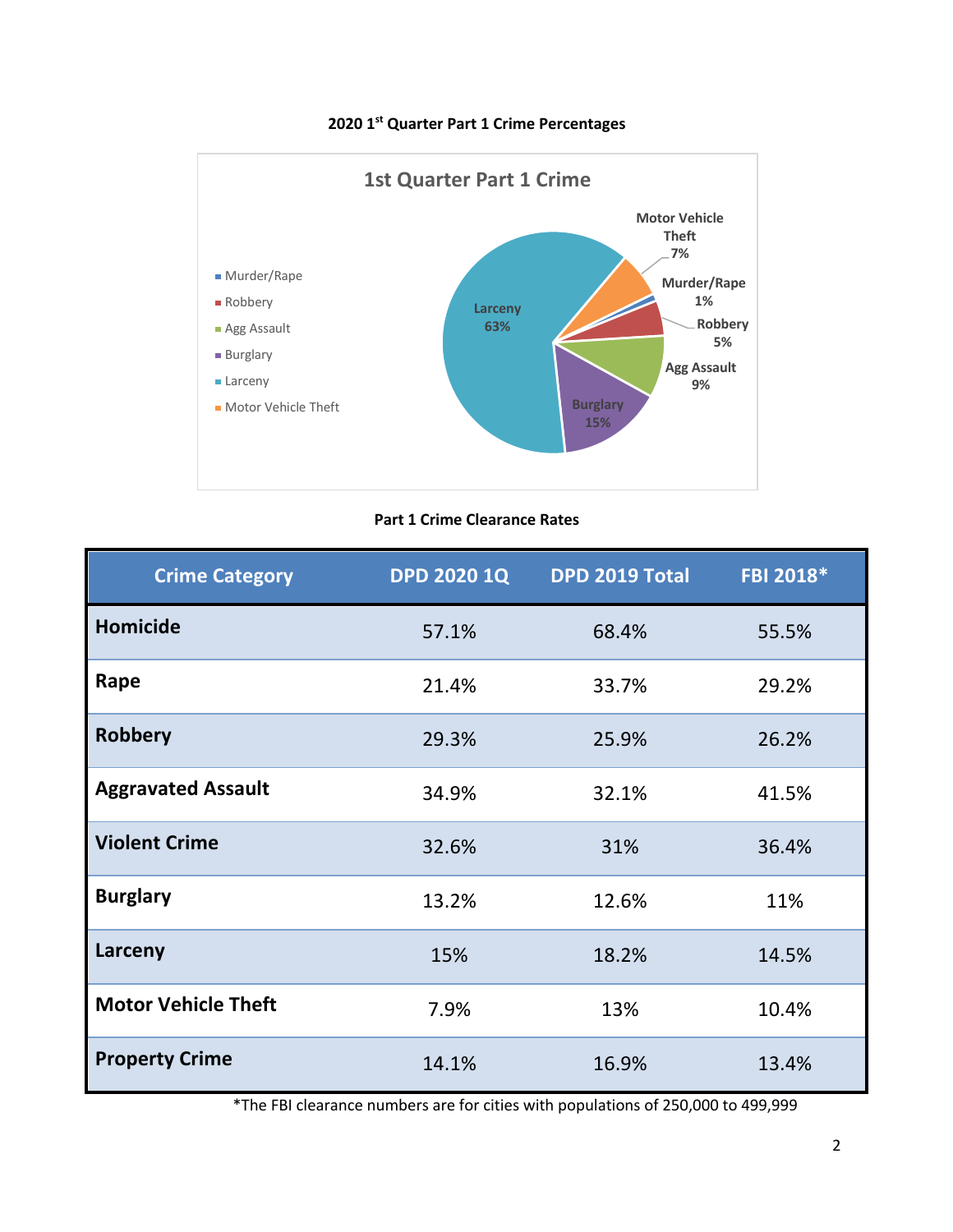|                                       | <b>2018 1Q</b> | <b>2019 1Q</b> | 2020 1Q      |
|---------------------------------------|----------------|----------------|--------------|
| <b>Murder</b>                         | $\overline{2}$ | $\overline{2}$ | $\mathbf{1}$ |
| <b>Rape</b>                           | $\overline{2}$ | $\overline{2}$ | 6            |
| <b>Robbery</b>                        | $\overline{4}$ | $\overline{3}$ | 6            |
| <b>Aggravated Assault</b>             | 51             | 52             | 62           |
| <b>Violent Crime</b>                  | 59             | 59             | 75           |
| <b>Burglary</b>                       | 29             | 24             | 10           |
| <b>Larceny</b>                        | 37             | 19             | 15           |
| <b>Motor Vehicle</b><br><b>Thefts</b> | $\overline{3}$ | $\overline{1}$ | $\mathbf{1}$ |
| <b>Property Crime</b>                 | 69             | 44             | 26           |
| <b>Totals</b>                         | 128            | 103            | 101          |

# **1st Quarter Domestic Violence Part 1 Violent Crimes**

*Statistics provided by the Police Department's Crime Analysis Unit*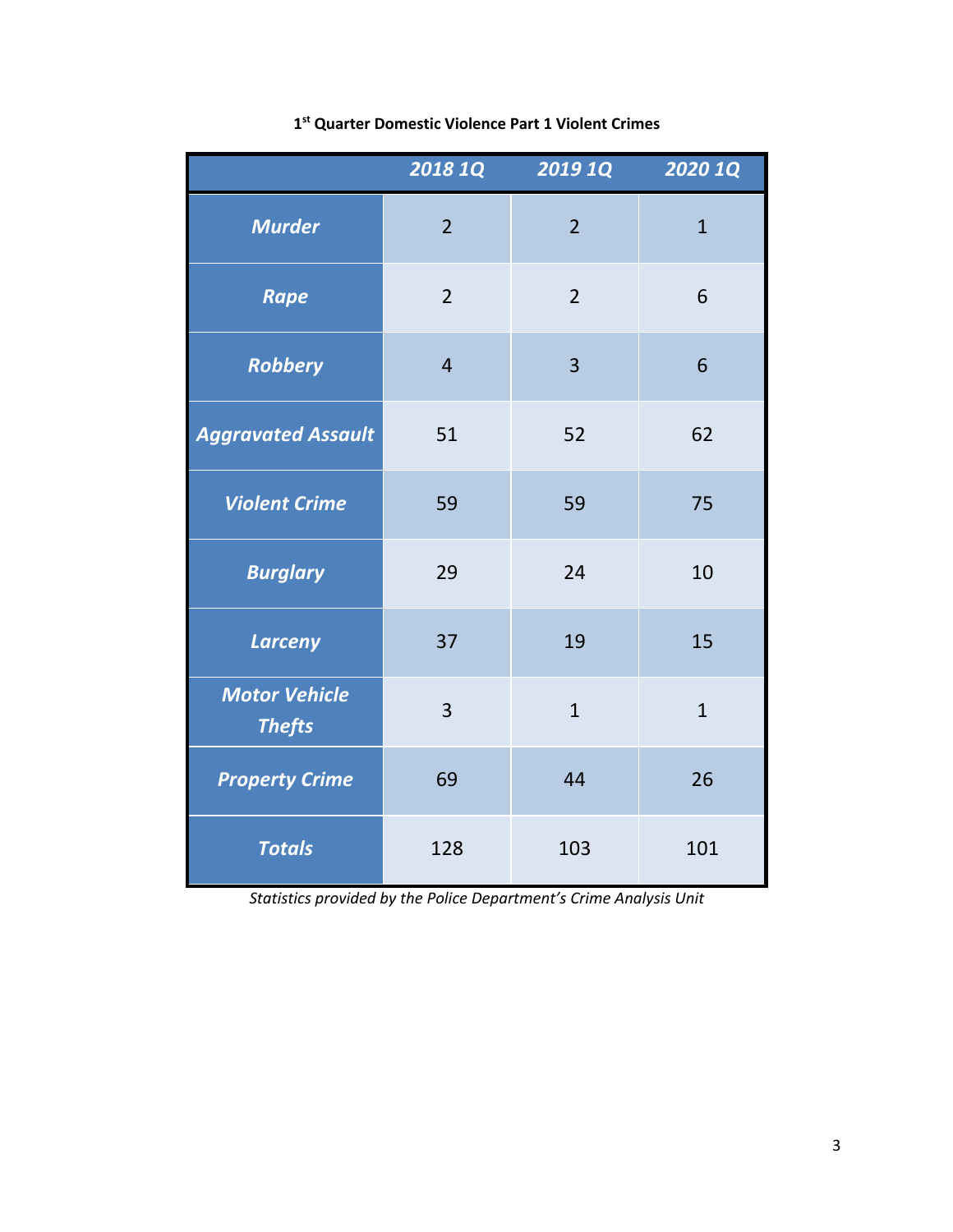# **1st Quarter Part 2 Crime Offenses**

Due to changes that occurred on October 1, 2018 in the state/local agency's reporting practices, 2019 Q1 figures are not comparable to previous years' data.

| <b>Offense</b>                      | <b>2018 1Q Total</b> | 2019 1Q Total  | 2020 1Q Total  |
|-------------------------------------|----------------------|----------------|----------------|
| <b>Arson</b>                        | $\mathsf g$          | $\overline{7}$ | 8              |
| <b>Disorderly Conduct</b>           | 3                    | $\overline{2}$ | $\overline{7}$ |
| <b>Driving While Impaired</b>       | 79                   | 71             | 67             |
| <b>Drug Violations</b>              | 150                  | 295            | 217            |
| <b>Embezzlement</b>                 | 24                   | 27             | 42             |
| <b>Extortion/Blackmail</b>          | N/A                  | N/A            | 3              |
| <b>Forgery/Counterfeiting</b>       | 34                   | 45             | 26             |
| <b>Fraud</b>                        | 386                  | 397            | 372            |
| <b>Liquor Law Violations</b>        | 3                    | $\overline{2}$ | $\overline{4}$ |
| <b>Obscene Material/Pornography</b> | 5                    | 6              | 6              |
| <b>Offenses Against Family</b>      | 16                   | 18             | 13             |
| <b>Prostitution</b>                 | 9                    | 0              | $\mathbf{1}$   |
| <b>Sex Offense</b>                  | 31                   | 21             | 18             |
| <b>Simple Assault/Intimidation</b>  | 404                  | 832            | 716            |
| <b>Stolen Property</b>              | $17\,$               | $14\,$         | 23             |
| <b>Vandalism</b>                    | 306                  | 424            | 405            |
| <b>Weapon Violations</b>            | 44                   | 36             | 35             |
| <b>Totals</b>                       | 1,520                | 2,157          | 1,963          |

*Information provided by the Police Department's Crime Analysis Unit*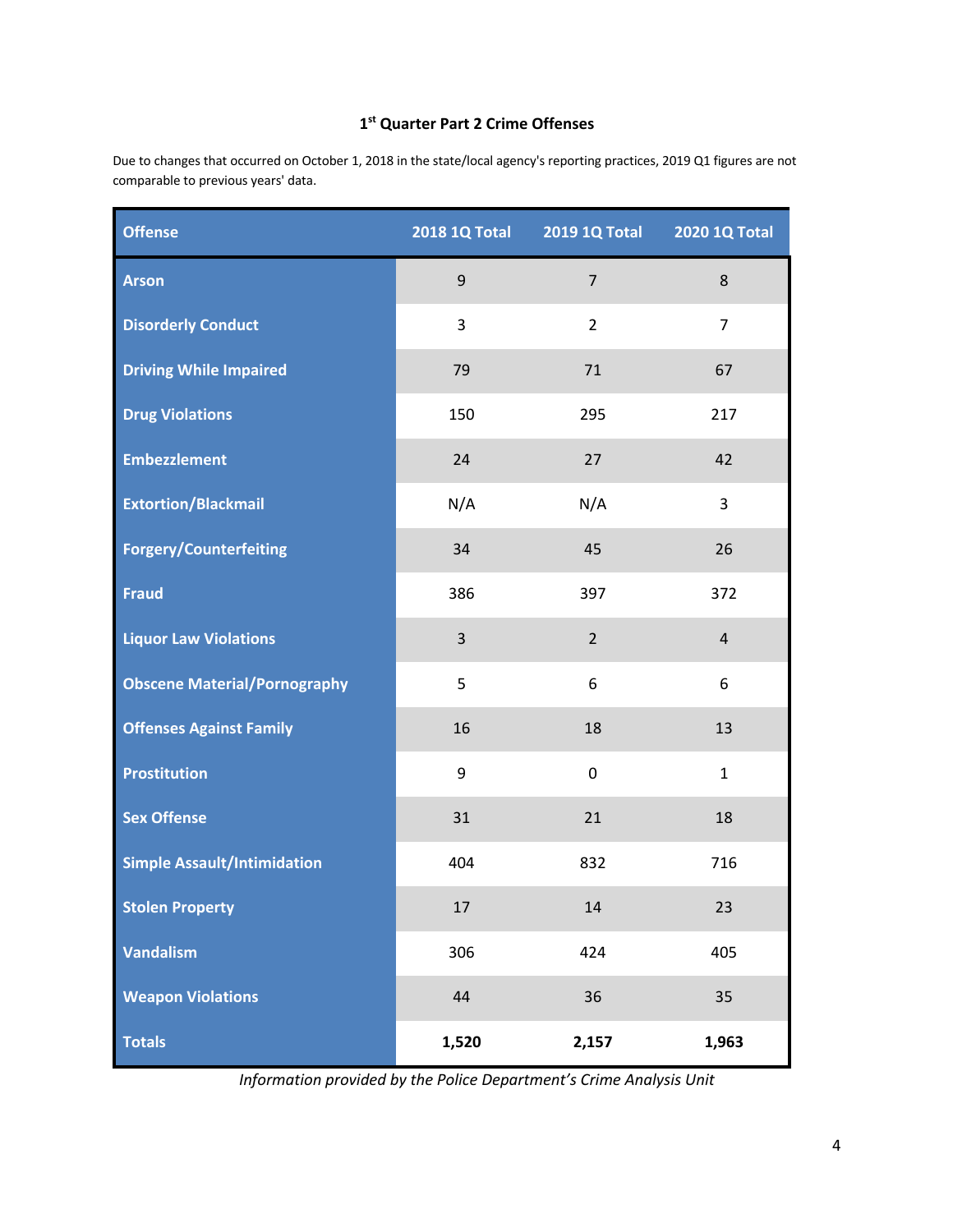| Offense/Age               | $12$           | 13             | 14             | 15             | 16             | 17 <sup>2</sup> | <b>Grand Total</b>      |
|---------------------------|----------------|----------------|----------------|----------------|----------------|-----------------|-------------------------|
| <b>Aggravated Assault</b> |                |                |                |                | $\mathbf{1}$   | $\mathbf 1$     | $\overline{\mathbf{2}}$ |
| <b>All Other Offenses</b> |                | $\overline{2}$ | $\overline{4}$ | 5              | $\overline{2}$ | 5               | 18                      |
| <b>Burglary</b>           | $\overline{2}$ |                | $\mathbf{1}$   | $\mathbf 1$    | $\overline{2}$ | $\overline{2}$  | 8                       |
| <b>Drug Violations</b>    |                |                | $\mathbf{1}$   | $\overline{7}$ | $\mathbf{1}$   |                 | 9                       |
| <b>Embezzlement</b>       |                |                |                |                |                | $\overline{2}$  | $\overline{2}$          |
| <b>Fraud</b>              |                |                |                |                | $\mathbf{1}$   |                 | $\mathbf{1}$            |
| <b>Larceny</b>            | $\mathbf 1$    |                | $\overline{2}$ | 14             | $\overline{4}$ | $\overline{7}$  | 28                      |
| <b>Robbery</b>            |                |                |                | 3              | $\mathbf 1$    |                 | 4                       |
| <b>Simple Assault</b>     |                |                |                |                | $\mathbf{1}$   | $\overline{4}$  | 5                       |
| <b>Stolen Property</b>    |                |                | 5              | 5              | $\overline{4}$ | $\overline{4}$  | 18                      |
| <b>Vandalism</b>          |                |                | $\mathbf{1}$   | 3              | $\mathbf{1}$   | $\overline{2}$  | $\overline{7}$          |
| <b>Weapon Violations</b>  |                |                | $\mathbf{1}$   | $\overline{4}$ | $\overline{3}$ | $\overline{7}$  | 15                      |
| <b>Grand Total</b>        | 3              | $\overline{2}$ | 15             | 42             | 21             | 34              | 117                     |

# **Youth Arrests (16-17) and Juvenile Petitions (<16) for Jan-March 2020**

*Information provided by the Police Department's Crime Analysis Unit*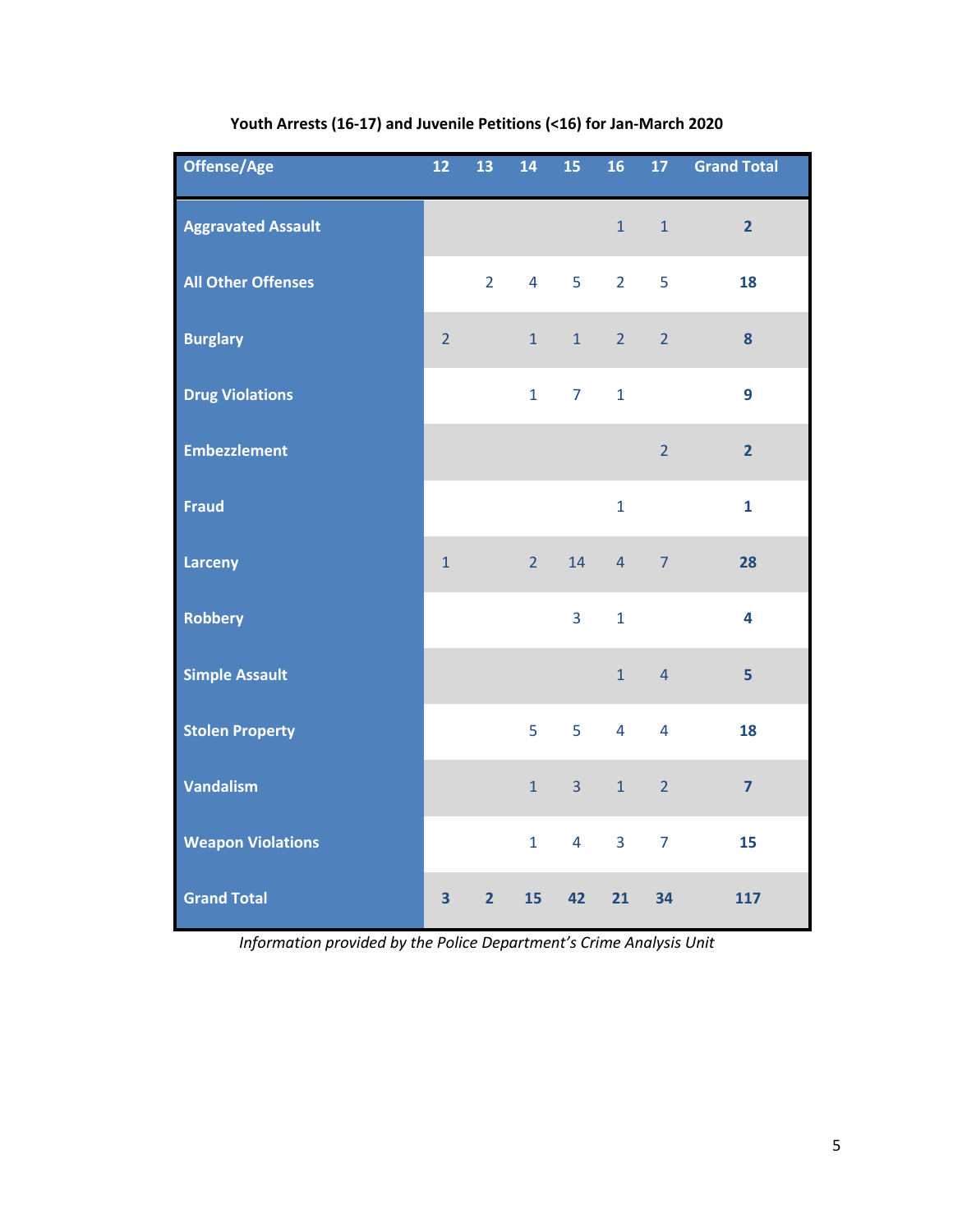#### **1st Quarter 2020 Training Division Activities**

|                                          | <b>Number of</b><br><b>Applicants</b> | <b>Failed</b><br><b>Written</b><br><b>Test</b> | <b>Failed</b><br><b>Physical</b><br><b>Test</b> | <b>Durham</b><br><b>Residents</b><br><b>Total</b> | <b>Durham</b><br><b>Residents Failed</b><br><b>Written Test</b> | <b>Durham</b><br><b>Residents Failed</b><br><b>Physical Test</b> |
|------------------------------------------|---------------------------------------|------------------------------------------------|-------------------------------------------------|---------------------------------------------------|-----------------------------------------------------------------|------------------------------------------------------------------|
| <b>White Male</b>                        | 17                                    | $\overline{2}$                                 | $\overline{2}$                                  | $\overline{2}$                                    | $\pmb{0}$                                                       | $\pmb{0}$                                                        |
| <b>White Female</b>                      | $\overline{4}$                        | $\pmb{0}$                                      | $\mathbf 0$                                     | $\mathbf 0$                                       | $\mathsf 0$                                                     | $\pmb{0}$                                                        |
| <b>African American</b><br><b>Male</b>   | $10\,$                                | $\mathbf 1$                                    | $\pmb{0}$                                       | $\sqrt{4}$                                        | $\mathbf 1$                                                     | $\pmb{0}$                                                        |
| <b>African American</b><br><b>Female</b> | $\overline{4}$                        | $\mathbf{1}$                                   | $\overline{2}$                                  | $\overline{4}$                                    | $\mathbf 1$                                                     | $\overline{2}$                                                   |
| <b>Latino Male</b>                       | $6\phantom{1}6$                       | $\overline{3}$                                 | $\pmb{0}$                                       | $\mathbf{1}$                                      | $\pmb{0}$                                                       | $\pmb{0}$                                                        |
| <b>Latino Female</b>                     | $\mathbf{1}$                          | $\pmb{0}$                                      | $\mathbf{1}$                                    | $\mathbf 0$                                       | $\pmb{0}$                                                       | $\pmb{0}$                                                        |
| <b>Asian Male/Female</b>                 | $\overline{0}$                        | $\mathbf 0$                                    | $\mathbf 0$                                     | $\mathbf 0$                                       | $\mathbf 0$                                                     | $\pmb{0}$                                                        |
| <b>Other Male/Female</b>                 | $\mathbf 0$                           | $\pmb{0}$                                      | $\mathbf 0$                                     | $\mathbf 0$                                       | $\mathsf 0$                                                     | $\mathbf 0$                                                      |
| <b>Totals</b>                            | 42                                    | $\overline{\mathbf{z}}$                        | 5                                               | 11                                                | $\mathbf{2}$                                                    | $\overline{\mathbf{2}}$                                          |

#### *Police Recruit Applicants Tested During the 1st Quarter 2020*

*Statistics provided by the Durham Police Department's Training Division*

**1st Quarter Recruiting Events/Job Fairs** - Officers from the Recruiting Unit attended recruiting events and job fairs at the following locations during the first quarter of 2020: Camp Lejeune, Durham School of the Arts Career Fair, Durham MLK Parade, University of Tennessee, Clark Atlanta University (HBCU), N.C. State Career Fair, Recruit Military in Norfolk, Va., University of North Carolina Wilmington, Eastern North Carolina Community College Association in Raleigh, Appalachian State University, CIAA Career Fair, Recruit Military at Fort Bragg and East Carolina University Criminal Justice Fair.

The Recruiting Unit held seven open houses during the first quarter of 2020. Two more open houses were cancelled due to COVID-19.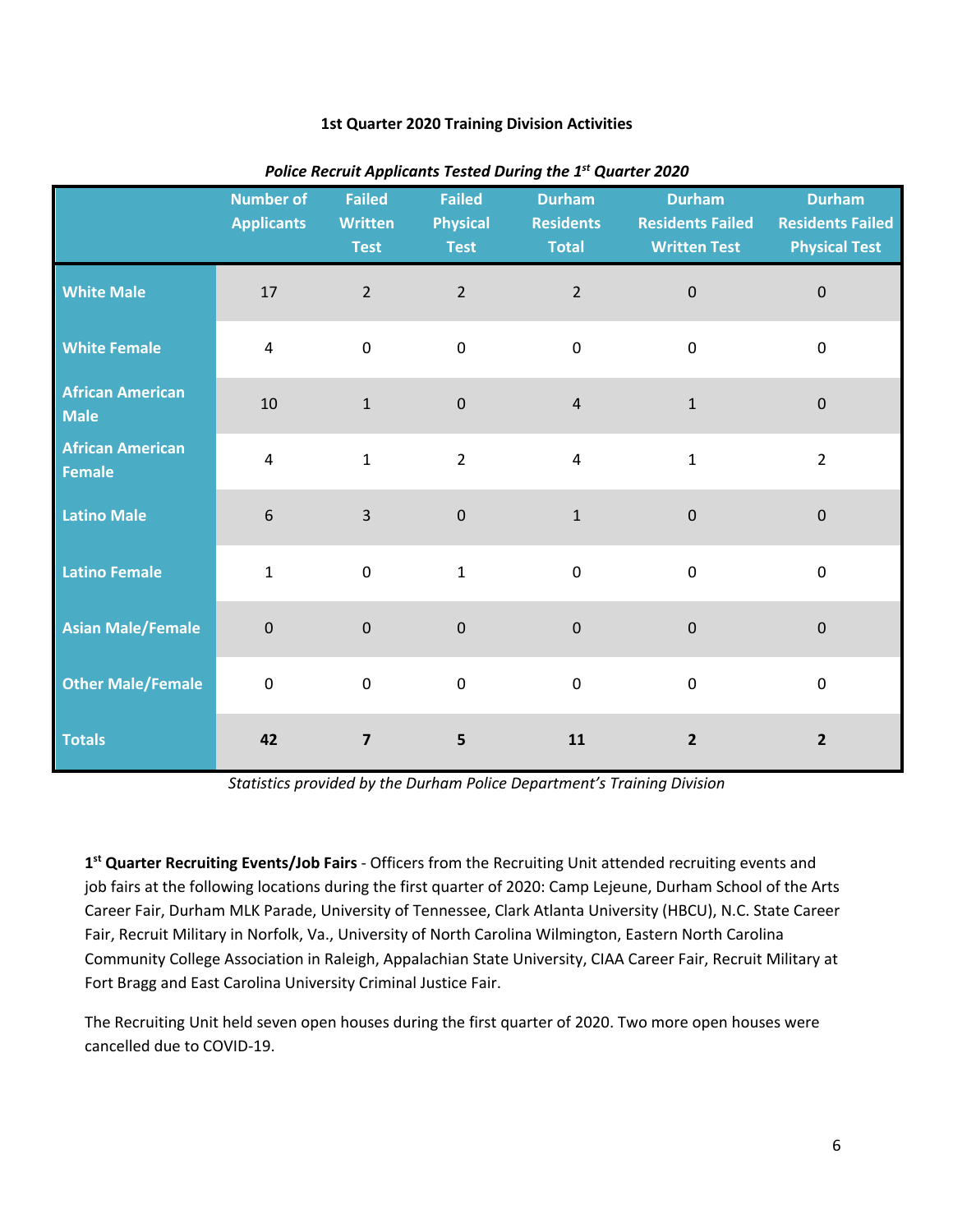#### **Above and Beyond**

(These are just a few of the many "above and beyond" actions by DPD employees during the 1st quarter of 2020)

**Lifesaving Efforts** - DPD Corporal B.T. Francis and Officer D.D. Colquitt from Squad 5D were dispatched to a cardiac arrest call in a parking lot on Hillsborough Road shortly after 2:30 a.m. on February 26. Corporal Francis was the first person to arrive on the scene. He saw that the man sitting in a vehicle was not showing any signs of life. The man's friend was trying to do CPR while the man was still in a seated position, but Corporal Francis realized the man needed to be repositioned in order to effectively perform CPR. Corporal Francis placed the patient flat on his back, discovered he had no pulse and immediately started doing chest compressions.



Officer D.D. Colquitt

Cpl. B.T. Francis

Officer Colquitt arrived on the scene while Corporal Francis was doing chest compressions and located an AED in Corporal Francis's patrol car. Officer Colquitt attached the AED pads to the patient's body and followed all the prompts. The AED was able to detect that the man now had a pulse. EMTs arrived on scene and confirmed that the patient had a pulse. EMTs and firefighters continued to treat the patient and transported him to the hospital.

**Wheelchair Assistance** - In January, Officer D.T. Bartlett responded to a call about a stranded disabled elderly female operating a motorized wheelchair in a shopping center parking lot. The elderly female utilizes the motorized wheelchair as her primary means of transportation. Officer Bartlett assisted her by pushing the 300-pound wheelchair into a grocery store and provided her transportation back to her residence. The next day, Corporal S.A. Gursslin and Officer A. Cisternas were dispatched to the same location to assist the woman once again with her wheelchair. The woman advised the officers that the issue was not the wheelchair's battery, but something was not working with the mechanics or gears. Corporal Gursslin asked Officer Cisternas to go to Durham Police Headquarters to retrieve the department's pickup truck. Officer Cisternas, Corporal Gursslin and Corporal W.M. Fleeman proceeded to pick up the 300-pound motorized wheelchair and load it onto the back of the truck. They then transported the wheelchair and the elderly women back to her apartment, where they unloaded and pushed the 300-pound wheelchair into her apartment. The woman was very appreciative and stated that she would contact the wheelchair company for further assistance. Their supervisor wrote, "Corporal Fleeman, Corporal Gursslin, Officer Bartlett and Officer Cisternas are officers that faithfully and relentlessly demonstrate their dedication and commitment to the community and its residents. These officers not only assisted a stranded disabled elderly resident but provided exceptional professionalism to think "outside the box" to not only identify a problem but provide a solution."

**Mental Health Crisis Assistance** - In February, Officer J.H. Wagstaff Jr. responded to a call about a suicidal woman. She told him she suffered from painful health conditions and was also having financial difficulties. She also told Officer Wagstaff she was lonely and did not know how to access services for assistance. "In my 4 years on the street as a CIT officer, I found (the woman's) situation particularly concerning but one where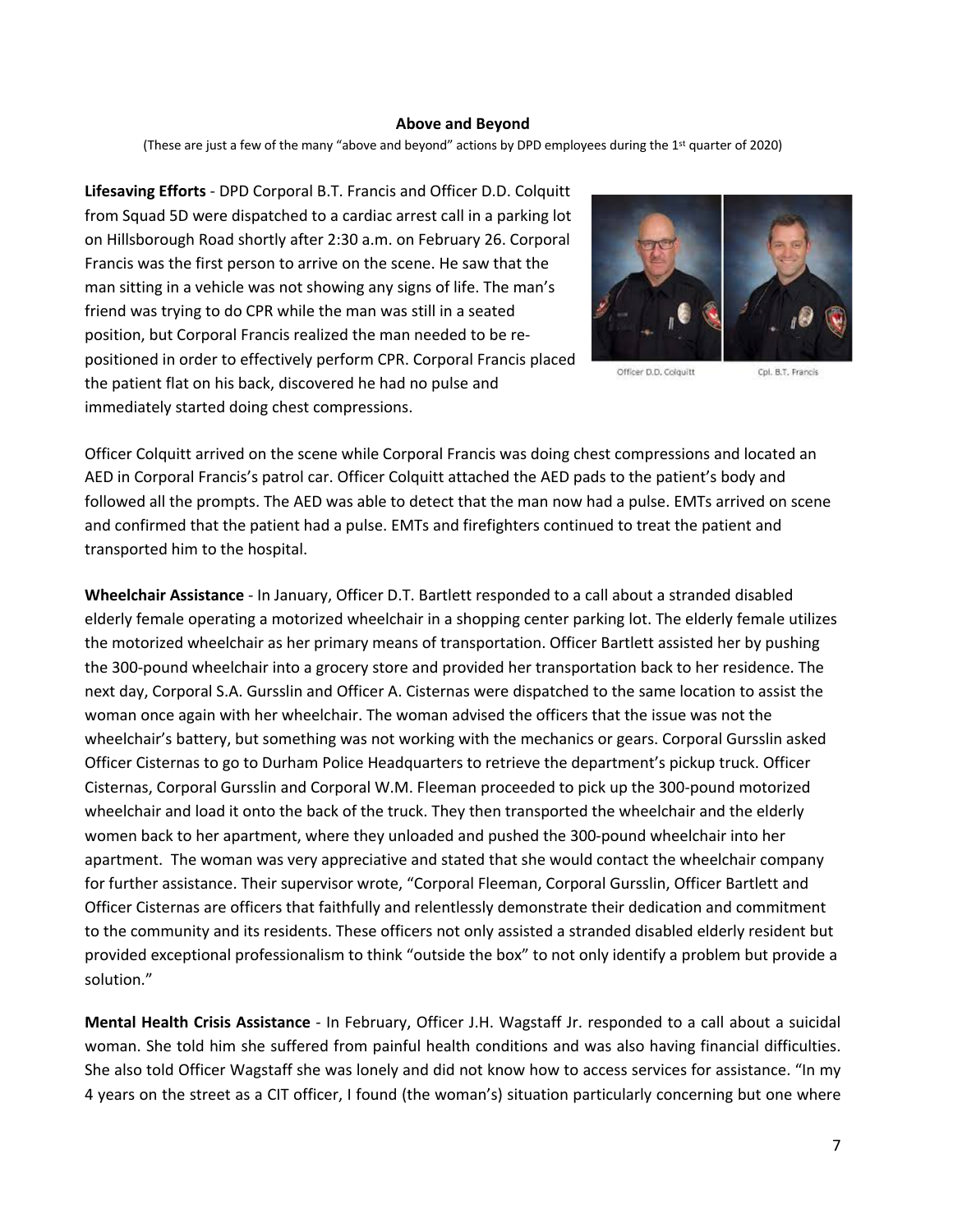we can certainly have an impact," Wagstaff said. Officers Wagstaff and D.M. Cox worked together to connect the woman with Meals on Wheels and worked with her pastor to find other resources for assistance. Officer Wagstaff donated a television set to her to help her pass the time while she is at home and referred her to the DPD's Crisis Intervention Team (CIT).

# **1st Quarter DPD Employees of the Month**

**District 1 – Officer M.J. Adams, Squad 1A** - Officer Adams was commended for his overall work as a patrol officer as well as his handling of a case involving kidnapping and attempted human trafficking of a minor. Officer Adams was sent to the original call in 2018 near the end of his shift and in another district. "Yet, he stayed for hours and was placed in charge of standing by with the suspect. I have watched hours of body cam footage of Officer Adams with this suspect and am amazed at how well Officer Adams responded when the suspect began spontaneously making statements. Officer Adams never once interrogated the suspect, but always used body language and neutral talk to keep the suspect engaged and the situation calm. He built rapport with the suspect that aided our investigation significantly," said an assistant district attorney handling the case.

She added, "I spent hours working with Officer Adams in preparation for our trial. Our entire team was impressed with his dedication. I hope that Officer Adams will eventually move into investigations. He has the natural talent and drive for that type of work." The jury found the suspect guilty. Officer Adams' supervisors also praised his attention to detail, work ethic and "day to day exceptional work."

**District 1 – Officer C.A. Garcia, Squad 1C** - Officer Garcia was selected as District 1's Employee of the Month for his work on a shooting investigation, his skills as a patrol training officer with a new recruit and his overall work as a patrol officer. Officer Garcia responded to a shooting call in January and provided timely assistance and information critical to the arrests of several people. Officers recovered four firearms at the scene. He also coordinated a thorough investigation of a drug complaint during January, which led to the seizure of crack cocaine. According to his supervisors, Officer Garcia's "enthusiasm and leadership" motivated his fellow officers to assist with the investigation and even come in on their days off to help.

"Lastly, a periodic review of body-worn camera footage by his supervisor showed Officer Garcia providing excellent instructions to his officer in training, especially in the midst of critical situations. Officer Garcia has demonstrated the ability to multi-task at a very high level in a variety of situations. He is an integral part of District 1C squad's overall success," his supervisors said. Shortly before the award was announced at a meeting, Officer Garcia was assisting at a shooting call where he "very calmly and capably provided lifesaving actions."

**District 2 – Officer J.H. Wagstaff, Squad 2D** - Officer Wagstaff was recognized for coming up with a solution to the issue of loud parties in neighborhoods near the Duke University campus. Officer Wagstaff attended a neighborhood meeting near the Duke University campus in July 2019 where residents complained about frequent parties, noise and other issues. His district commander challenged him to find a solution to the problem of the disruptive parties. Officer Wagstaff came up with a plan to use a misdemeanor diversion plan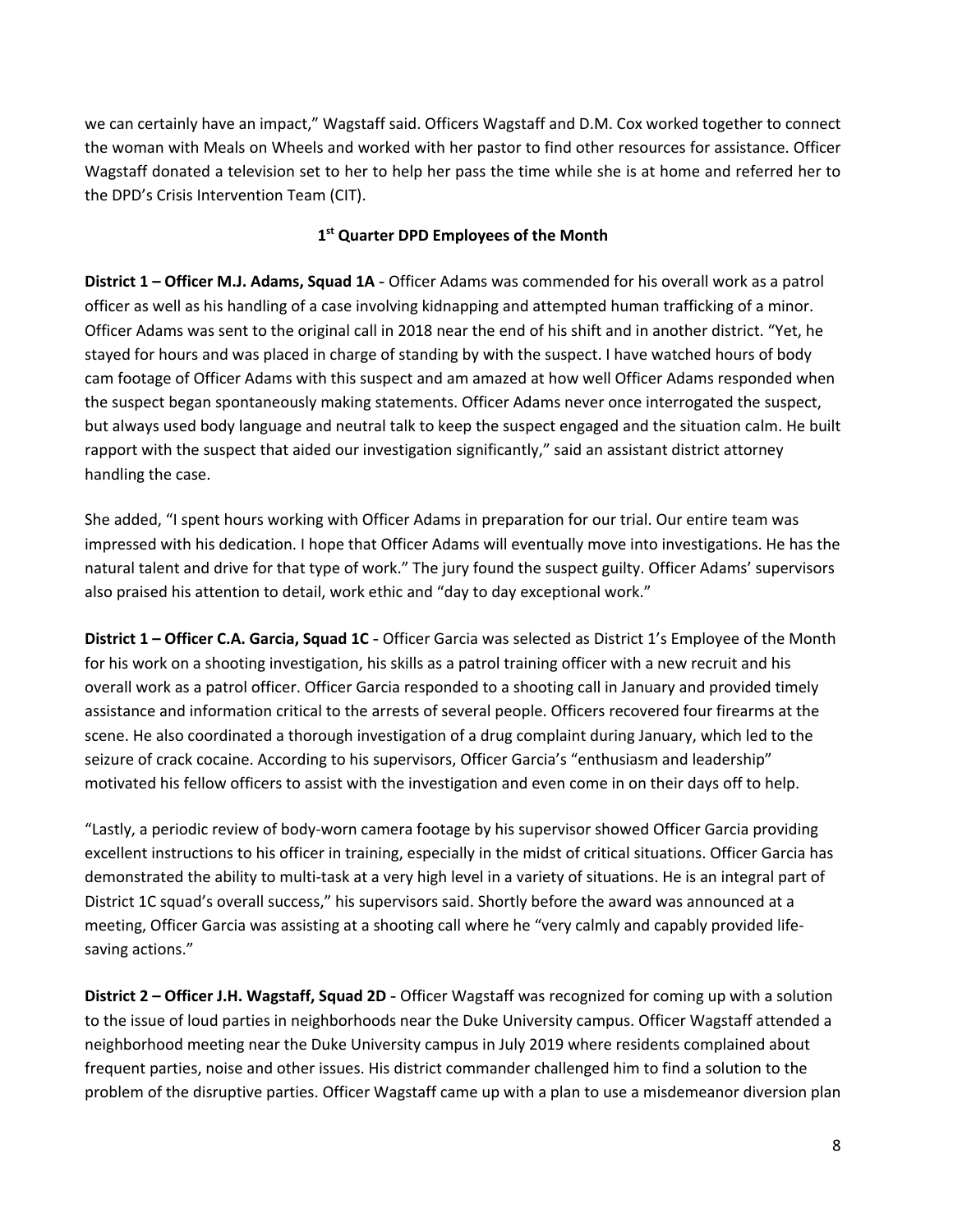which helped officers keep track of the parties and allows students to go through a process without ending up with a criminal charge. Under the proposal, students will be given a warning for a first offense. A second offense would result in a referral to Durham's misdemeanor diversion program, which gives them 90 days to complete the program, which usually includes community service as well as workshops, in lieu of criminal charges. The students would be cited or arrested for a third offense or if they fail complete the diversion program. The plan was accepted by Duke, residents in the neighborhood and the Durham County District Attorney's Office.

A neighborhood president wrote this to Officer Wagstaff, "I did not get a chance to thank you at the end of the fall semester for all that you have done for us, and I should have. The work that you have done has changed the dynamic around the party house issue and given us all hope. For the first time since our group began, we have heard people talking about solving this problem, which would have been unthinkable a few years ago. We are very, very grateful for the DPD's response to the situation—you have literally changed our lives. **Thank you**. I am delighted to report that I haven't received any information about any loud parties in any of our neighborhoods."

**District 3 – Officer A.A. Roberts, Squad 3A** - Officer Roberts is a relatively new officer who was commended for her hard work and reliability as an officer. She has been particularly interested in traffic safety. She conducted a traffic operation in the West End and recovered a stolen Lexus. She has also responded to complaints about speeding from residents and conducted speed enforcement operations in various neighborhoods. Her commander said Officer Roberts has a professional and respectful demeanor to everyone she encounters. Her supervisor said, "Her diligent dedication to make the district a safer place is noticed and appreciated by her supervisors as well as her command staff."

**District 3 – Investigator B.L. Crabtree, District 3 Criminal Investigations Division (CID)** - Investigator Crabtree was recognized for solving more than two cases of breaking into vehicles that happened in December in the outer zones of District 3. In addition to the District 3 incidents, Districts 2 and 4 and the Chapel Hill Police Department also had vehicle break-ins involving the same suspects. During the following weeks, Investigator Crabtree was able to develop several suspects with the assistance of District 1 investigators, DPD's Intel Unit and Forensic Services. While Investigator Crabtree was developing the identities of the involved suspects, the vehicle that was used in the commission of the vehicle break-ins was recovered by District 3 patrol officers. This vehicle contained several items that were stolen during the motor vehicle break-ins. The recovery of the vehicle and the stolen items connected approximately 29 incidents to two suspects. Investigator Crabtree looked back over other vehicle break-in incidents to see if there are additional incidents involving these suspects. During the month of January 2020, Investigator Crabtree was able to charge two individuals with committing numerous vehicle break-ins.

**District 4 – Sergeant S.L. Perkins and Officer W.S. Banton III, Squad 4D** - Sergeant Perkins and Officer Banton were commended for their actions in apprehending two armed robbery suspects on January 8. During early January, District 4 officers had responded to three violent armed robbery calls involving a vehicle with a similar description. On January 8, an armed robbery call was dispatched at the Subway at 2121 T.W. Alexander Drive. An employee had been pistol-whipped and told officers the suspect vehicle was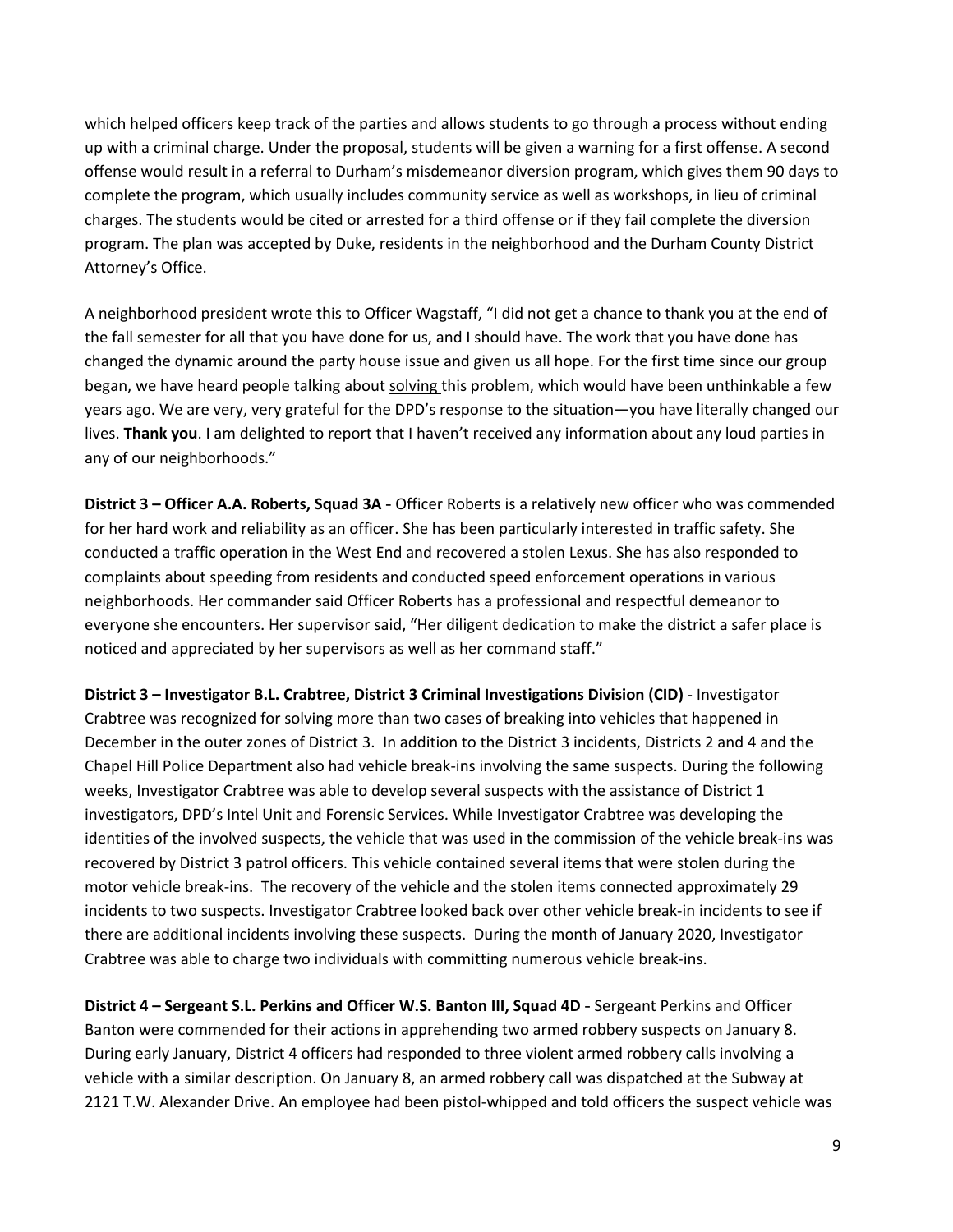a white VW Jetta, which matched the description of the vehicle in the previous three robberies. Officer Banton spotted a white Jetta and pulled behind what turned out to be the suspect vehicle. Officer Banton attempted to stop the Jetta, but the driver did not stop. Officer Banton provided information about the vehicle and remained calm and spoke clearly while calling out a vehicle chase. The chase ended when the Jetta crashed into a wooded area off East Cornwallis Road near South Tricenter Boulevard.

The Jetta ran off the road about 50 feet down a slight embankment. "The airbags deployed, which prevented Officer Banton and Sergeant Perkins from seeing inside the vehicle. Upon initial approach of the vehicle, Officer Banton remained composed as he commanded the suspects inside the vehicle not to move. Due to the officers not being able to see the suspects inside and knowing the suspects were armed and extremely violent, the decision was made to wait for additional units before approaching the vehicle. Sergeant Perkins and Officer Banton showed textbook officer safety tactics and had great communication between themselves and the other responding units," another supervisor at the scene reported.

"Sergeant Perkins began providing strong verbal commands to the suspects while officers moved into position. Once everyone was on scene, Sergeant Perkins coordinated the effort to get the suspects removed from the vehicle safely. Both suspects were taken into custody without further incident. The Jetta was also determined to be stolen. Thanks to Sergeant Perkins' and Officer Banton's vigilance, good instincts, officer safety tactics and excellent communication skills, two armed robbery suspects were apprehended. The arrest of these two suspects led to many cases being cleared," the supervisor added.

**Criminal Investigations Division (CID)** - **Investigator K.M. Foley, Financial Crimes Unit** - Investigator Foley was commended for her work on fraud cases as well as her community outreach, particularly to senior citizens. "I wish I had a couple more of her. She understands the bigger picture – to address the needs of the community as well as solve crimes," her commander said.

In the late summer of 2019, the Financial Crimes Unit began receiving a number of cases involving identity theft victims reporting fraudulent hotel charges in Durham. Investigator Foley took the lead on the investigation and identified several suspects who were using stolen identities to book local hotel rooms, which they would register under names of other victims. The hotel rooms would then be advertised on social media and sold during cash transactions. The same pattern had been used for providing food, gas, and other services in exchange for cash in Durham and in other jurisdictions. The same suspects are also suspected of being involved in various other crimes. Investigator Foley has been working with other units within DPD and other law enforcement agencies on these investigations. Investigator Foley has consolidated these cases and continues to develop more cases involving the same type of crimes with the same suspects. This information is being shared with stakeholders in the related cases. Several felony warrants have been obtained on this group with several cases pending while victims confirm losses.

In addition, Investigator Foley utilized relationships she has developed with local community groups like AARP and The Durham Center for Senior Living to assist at the Deck the Halls Holiday Feast at the Durham Center for Senior Living on December 16. At this event, which served as the Financial Crimes Unit's holiday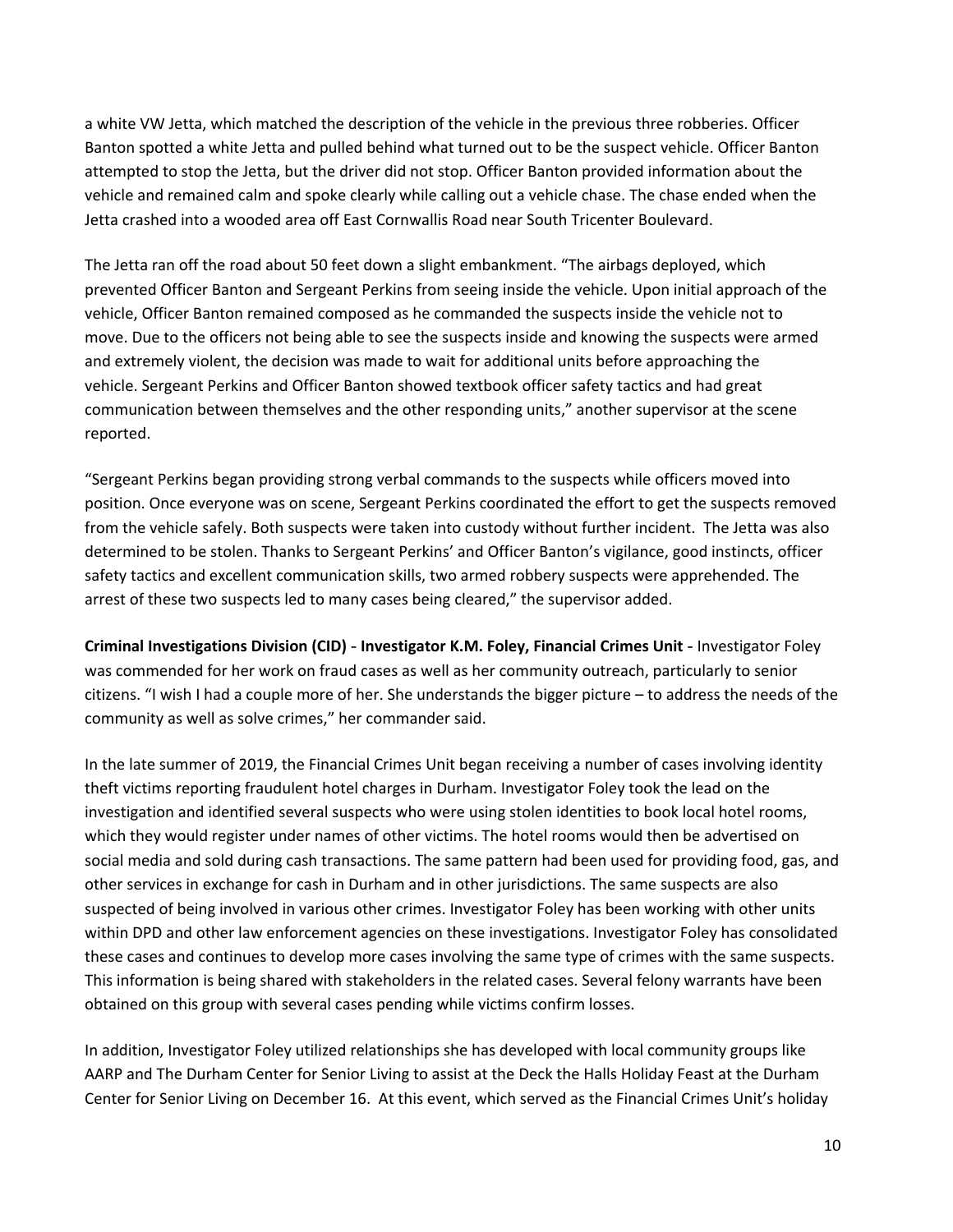event, the Financial Crimes Unit was present to interact with the local senior community about fraudulent crimes which often target senior citizens. Investigator Foley also worked with some of the same groups, plus the U.S. Postal Service and the N.C. Secretary of State, to set up the first Annual Scam Jam at the Durham Center for Senior Living on January 22. "The Financial Crimes Unit sees financial elder abuse and other cases where elders fall victim to frauds on a regular basis, often with terrible consequences. This type of proactive interaction will hopefully help to keep our elderly and aging communities safer from those who target them. Investigator Foley's dedicated efforts into ongoing criminal activity and working with community groups to help some of the most helpless members of our community are exemplary," her supervisor said.

**Community Services Division – Officer R.A. Grillasca III, Community Engagement Unit** - In January, Officers R.A. Grillasca III and L.E. Thomas were checking in at the office in the housing community at 1126 Hoover Road when they heard a frantic banging on the door. A woman, who was holding a 1-year-old boy in her arms, ran in and told the officers her son was choking on a piece of candy and was struggling to breathe. Officer Grillasca calmly took the boy, sat down with him and delivered a few blows to his back. The candy was dislodged and fell out of his mouth and the little boy started breathing. Officer Grillasca had EMS respond to assess to boy just in case and they cleared the child to go home. Obviously, Officer Grillasca was in the right place at the right time. He believes his law enforcement training and his years of previously working in a hospital aided in providing the needed assistance to the boy. Officer Grillasca's quick actions helped save the child's life.

**Administrative Services – Ms. Jean Thibodeaux-Miller, Training Division** - Ms. Miller's supervisors wrote the following nomination for Employee of the Month, "Ms. Miller is one of those employees who we could honestly nominate for this award every month. Throughout her years of service in the Recruiting Unit, she has proven herself as a dedicated, knowledgeable, hard-working employee, who goes above and beyond on almost a daily basis. Ms. Miller keeps our ship afloat, by staying on task, always knowing what needs to be done, and showing strong leadership, and administrative skills every time she has the opportunity.

"Ms. Miller has been nominated this month in particular due to her outstanding efforts in getting Academy 51 in place, by taking on an unbelievable workload and showing unmatched dedication to our unit, and to the department as a whole. During this hiring cycle, the Recruiting Unit was against the clock, since most of our hires occurred around the holiday season. Using foresight guided by her vast experience, Ms. Miller attempted to work around scheduling conflicts by setting up conditional offer appointments with our vendors, even before we had an exact number of recruits to schedule. As chance would have it, we experienced an unforeseen delay in processing our applicants, which put us in a seemingly unworkable situation. Instead of panicking or throwing her hands up, Ms. Miller made up in her mind that we were going to get the job done. Over the last month, Ms. Miller came in early, stayed late, worked weekends, cut vacations short, and even came into work when she was under the weather to ensure that the job was done!

"Without Ms. Miller's dedication, expertise, diligence, and sacrifice, there is no way the Recruiting Unit would have been able to get our current group of recruits in place. This example is just a small sample of what Ms. Miller does on a daily basis. She is a consummate professional, who never leaves a job undone. We would say that we need two "Ms. Millers" around the office, but there isn't anyone else out there who works as hard as our Jean."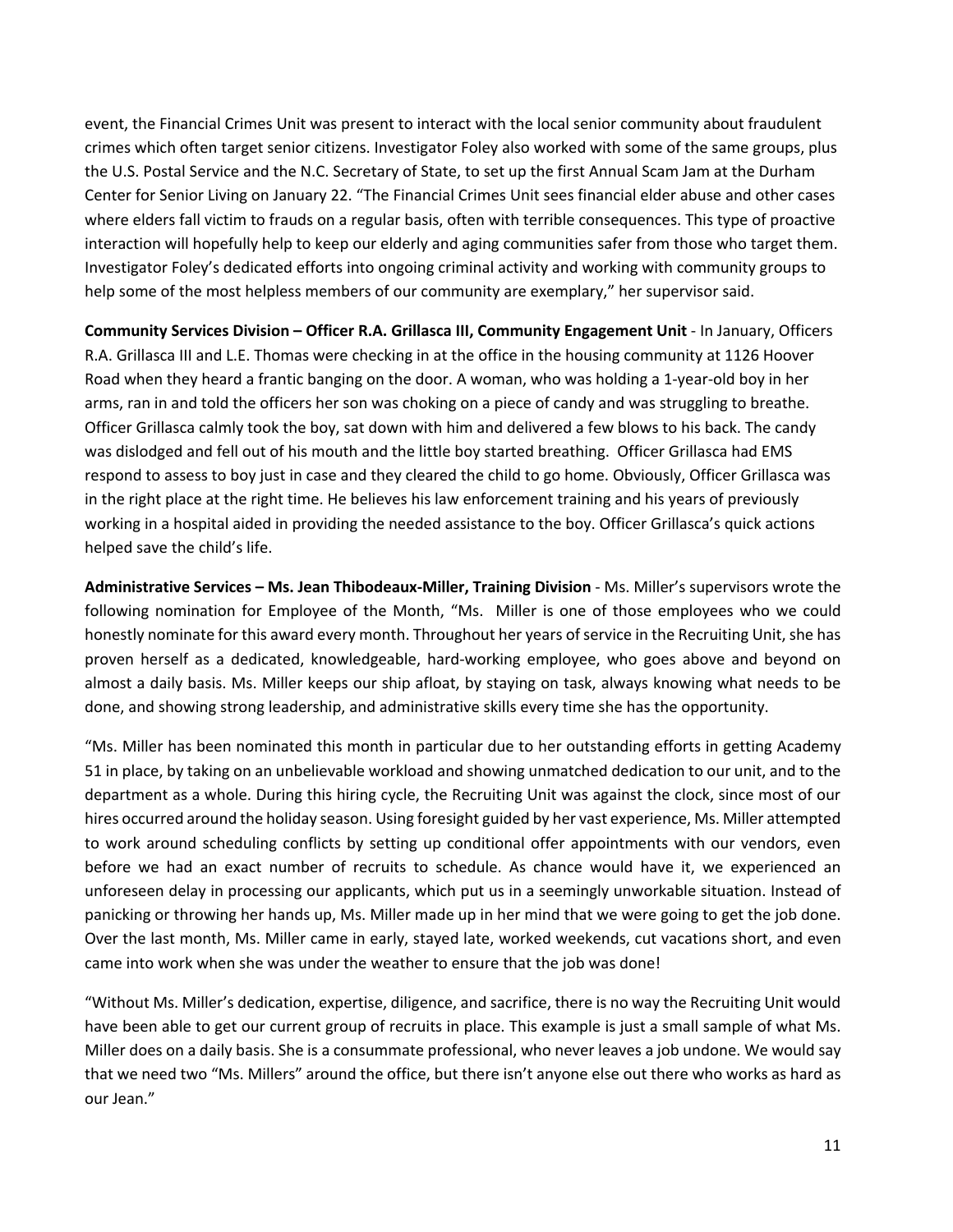#### **Initiatives and Community Outreach Events**

(This is a sample of initiatives and outreach events from the 1<sup>st</sup> quarter. Several planned events scheduled in March were cancelled due to COVID 19)

**DPAL Soccer Tournament** - Eight youth members of the Durham Police Athletic League (DPAL) Club Boulevard Elementary Soccer Club competed in a North Carolina Football Club (NCFC) 4v4 tournament on January 11 at WRAL Soccer Park. Participants competed in a friendly environment to strengthen skills such as communication, leadership, sportsmanship and teamwork. DPAL soccer players (ages seven to 11) were able to experience soccer at a higher level. The youth were not deterred by new rules nor the different style of play (4v4). The police department salutes their



willingness to try new things and commends their demonstration of confidence and overall spirit of camaraderie.

**School Zone Speed Enforcement Operation** - On January 16, the Durham Police Department's Traffic Accident and Crash Team (TACT) and Motor Unit, with assistance from the Durham County Sheriff's Office, conducted a LIDAR speed enforcement operation which targeted speeding issues in the school zones of Mt. Zion Christian Academy, W.G. Pearson Elementary School and Hillside High School. All three of these schools are located within the 3500 to 3700 blocks of Fayetteville Street and have a joint school zone speed limit of 25 mph between the hours of 7:15 am and 9:30 am. During that time officers made 60 traffic stops of vehicles exceeding 15 mph above the posted 25 mph limit. The highest speed clocked was 60 mph, along with several others exceeding 50 mph. In addition to the speeding violations, officers issued 18 other traffic citations.

**Speed Enforcement Operation** - On February 5, the Durham Police Department's Traffic and Crash Team (TACT) and Motor Unit conducted a LIDAR speed enforcement operation which targeted speeding issues on Interstate 85 North near Cole Mill Road. The highest speed clocked was 91 mph, along with several others exceeding 80 mph. Officers issued 32 speeding tickets.

**Citywide Buy/Bust Operation** - During the week of March 3, the Selective Enforcement Team conducted a two-day citywide buy/bust drug operation, based on complaints from residents. The operation resulted in 22 arrests on 29 felony charges and five misdemeanor charges. Officers confiscated cocaine, heroin, marijuana and Suboxone. In addition to SET, officers from the Vice-Narcotics Unit, Gang Unit and Crisis Intervention Team (CIT) participated in this operation.

**CALEA Accreditation Assessment -** The Durham Police Department hosted an assessment team from the Commission on Accreditation for Law Enforcement Agencies (CALEA) March 9-12, 2020. This site-based assessment was part of the department's re-accreditation process as we seek our ninth CALEA accreditation award. The accreditation program requires agencies to comply with standards in four basic areas: policy and procedures, administration, operations, and support services.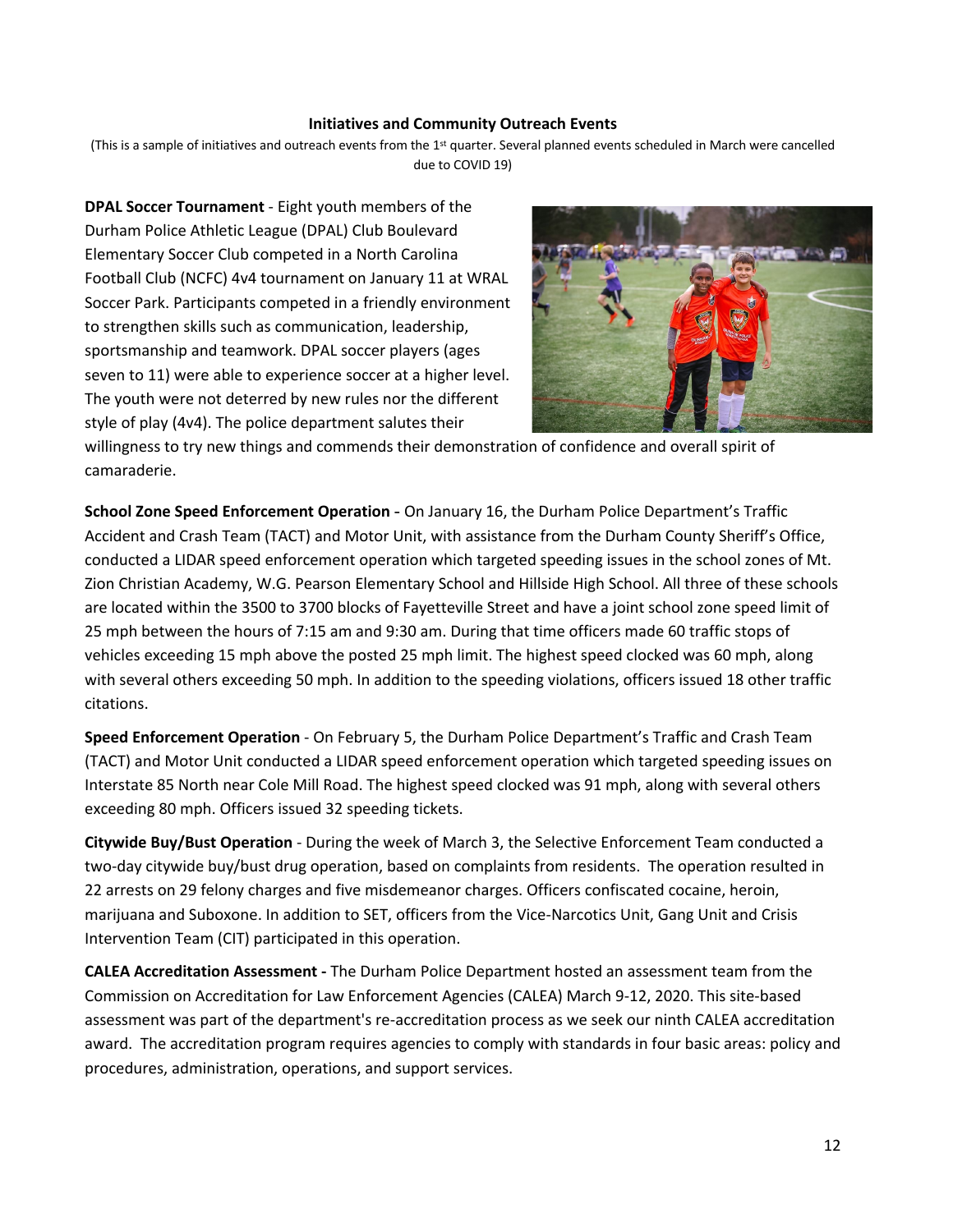**Scam Jam** - On January 22, the Durham Police Department held its first-ever Scam Jam in partnership with the Durham Center for Senior Life. Participants learned the right moves and best practices to avoid getting conned. Coordinated by DPD's Financial Crimes Unit, the fraud-fighting forum featured crime prevention tips, giveaways and food. Subject matter professionals from the United States Postal Service; the NC Department of the Secretary of State; the American Association of Retired Persons (AARP); the NC Department of Justice;



and the NC Department of Insurance facilitated engaging sessions. Harris Teeter, Krispy Creme and Bruegger's Bagels sponsored portions of the continental breakfast and lunch meals.

**FBI-LEEDA Training** - The Durham Police Department hosted the FBI's Executive Leadership Institute (ELI) training class February 24- 28 at Durham Police Headquarters. ELI is part three of the threestep leadership series that makes up the FBI-LEEDA Trilogy. ELI training classes include the following topics: Trends in law enforcement, implications of the President's Task Force on 21st Century Policing; public trust and legitimacy, bias and diversity; employee wellness; and power, transformational leadership, social and emotional intelligence.





**BLET #50 Graduation** - Eleven recruits graduated from the Durham Police Department's Basic Law Enforcement Training (BLET) Academy #50 in March. The keynote speaker was retired DPD Deputy Chief Larry Smith.

#### **1st Quarter Homicide Arrests**

**Commerce Street Homicide Arrest** - Officers responded to an apartment at 143 Commerce Street around 9 p.m. on March 16. They found a female, identified as Rebecca Baldwin, 46, of Durham, dead inside the apartment. Investigators arrested Travis Morrell Poe, 38, of Durham and charged him with murder. Investigators said the case appears to be a domestic incident.

**Industry Lane Homicide Arrest** - Investigators arrested 20-year-old Denzel James Fitzgerald on April 22 and charged him with murdering 20-year-old Trevor Malik VanDyke on March 2 on Industry Lane. Officers found VanDyke, a student at North Carolina Central University, shot to death in the 4600 block of Industry Lane around 9:30 p.m. According to investigators, VanDyke was apparently shot in the 1400 block of East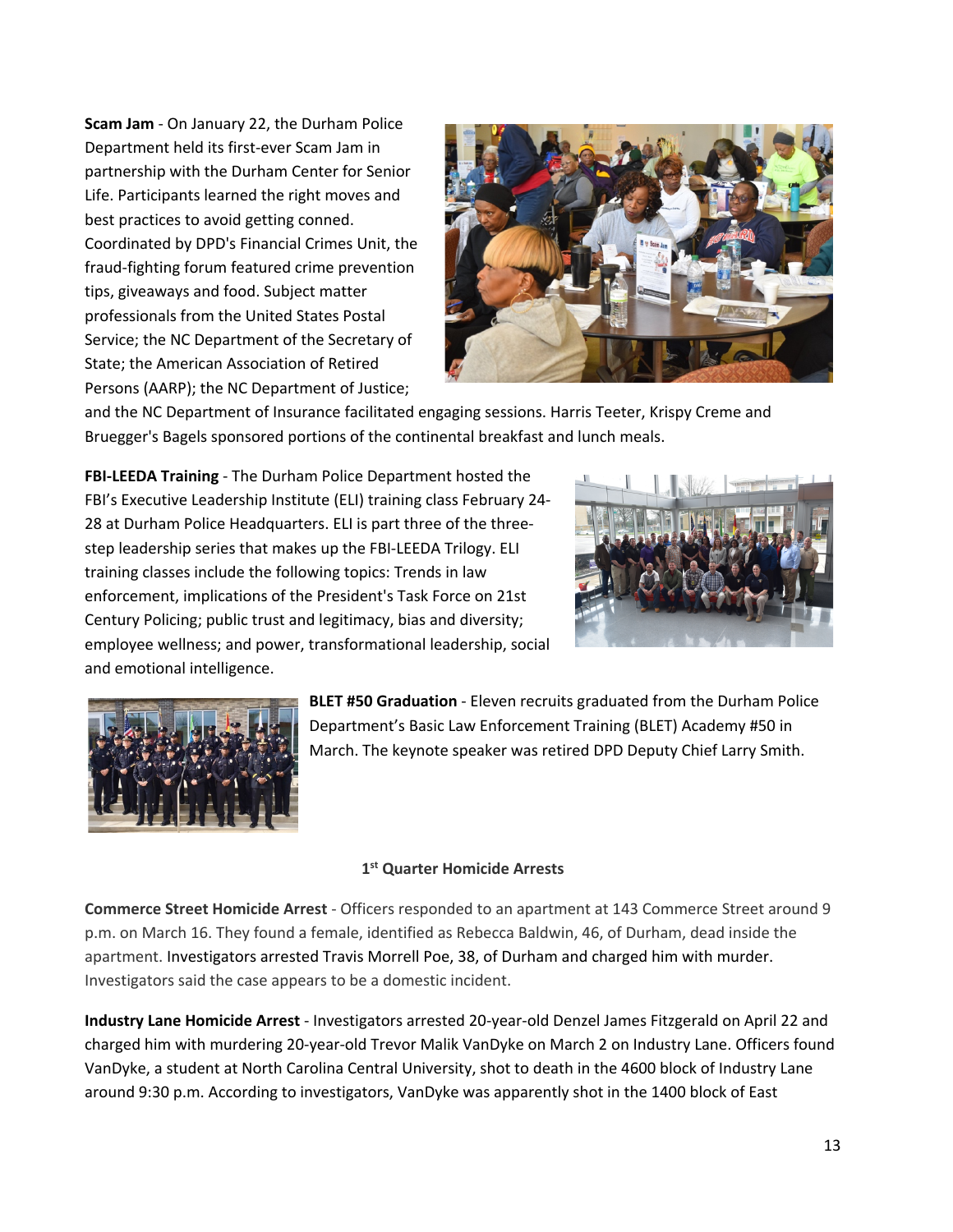Cornwallis Road and drove to Industry Lane following the shooting. The incident did not appear to be random.

**Holloway Street Homicide Arrest** - Taki D. Farley, 22, of Durham was arrested and charged with fatally shooting 51-year-old Brian Keith Smith on February 20 on Holloway Street near Raynor Street. Officers were flagged down on Holloway Street and told that a man had been shot. Witnesses told police that the victim and suspect were seen in an argument in the 1700 block of Holloway Street before one shot was fired. Officers found Smith in a nearby parking lot. He was taken to the hospital, where he later died.

Responding officers were able to locate and apprehend the suspect, identified as Farley, after a brief chase. Farley, who is a convicted felon, was found in possession of a handgun. He was charged with murder and possession of a firearm by a convicted felon for this incident, and larceny of motor vehicle and possession of a stolen motor vehicle in reference to an unrelated car theft that happened on Chautauqua Street earlier in the morning.

**Commerce Street Homicide Arrests** - Three men were indicted in connection with a fatal shooting on Commerce Street in March. The victim – Kordell Tashaun Young, 23, of Durham – died in April as a result of his injuries. Officers responded to a shooting call at 5:40 p.m. on March 20 in the 100 block of Commerce Street near Elizabeth Street. When they arrived, they found Young lying on the ground in front of an apartment. He was taken to the hospital, where he died on April 19.

Investigators charged Terrance Tyrone Hart, 20, and Khalil Daye, 19, with first-degree murder, assault with a deadly weapon with intent to kill inflicting serious injury and assault with a deadly weapon with intent to kill. Hart was also charged with possession of a firearm by a convicted felon. Jaquomie Malike Samuel, 19, was charged with felony conspiracy.

# **1st Quarter Significant Robbery Arrests**

**Bank Robbery Arrest** - Durham police arrested 41-year-old Shannon McCormick and charged him with robbing Truist Bank at 200 North Mangum Street on February 28. Officers responded to an alarm at the bank at 4:20 p.m. When they arrived, they were told that a man entered the bank and handed a teller a note demanding money. The man said he had a gun, but no weapon was seen. McCormick was charged with one count of robbery with a dangerous weapon. He was placed in Durham County Jail under a \$25,000 bond.

**Gazelle Convenience Store Robbery Arrest** - Officers were dispatched to a robbery at the Gazelle convenience store at 1108 West Chapel Hill Street around 11:30 p.m. on Friday, February 7. A male wearing a mask and with a hoodie pulled down over his face entered the store, handed a bag to the clerk and demanded money. A Durham police sergeant was working off-duty at the store and immediately placed the man – Michael Conway, 51, of Durham – under arrest. Officers confiscated a hammer and a box cutter from Conway. Conway was charged with attempted robbery with a dangerous weapon and placed in Durham County Jail under a \$100,000 bond.

**Family Fare Convenience Store Robbery Arrest -** On February 9, officers responded to an armed robbery call at the Family Fare at 1815 Hillandale Road. A man entered the business around 11:15 p.m. and approached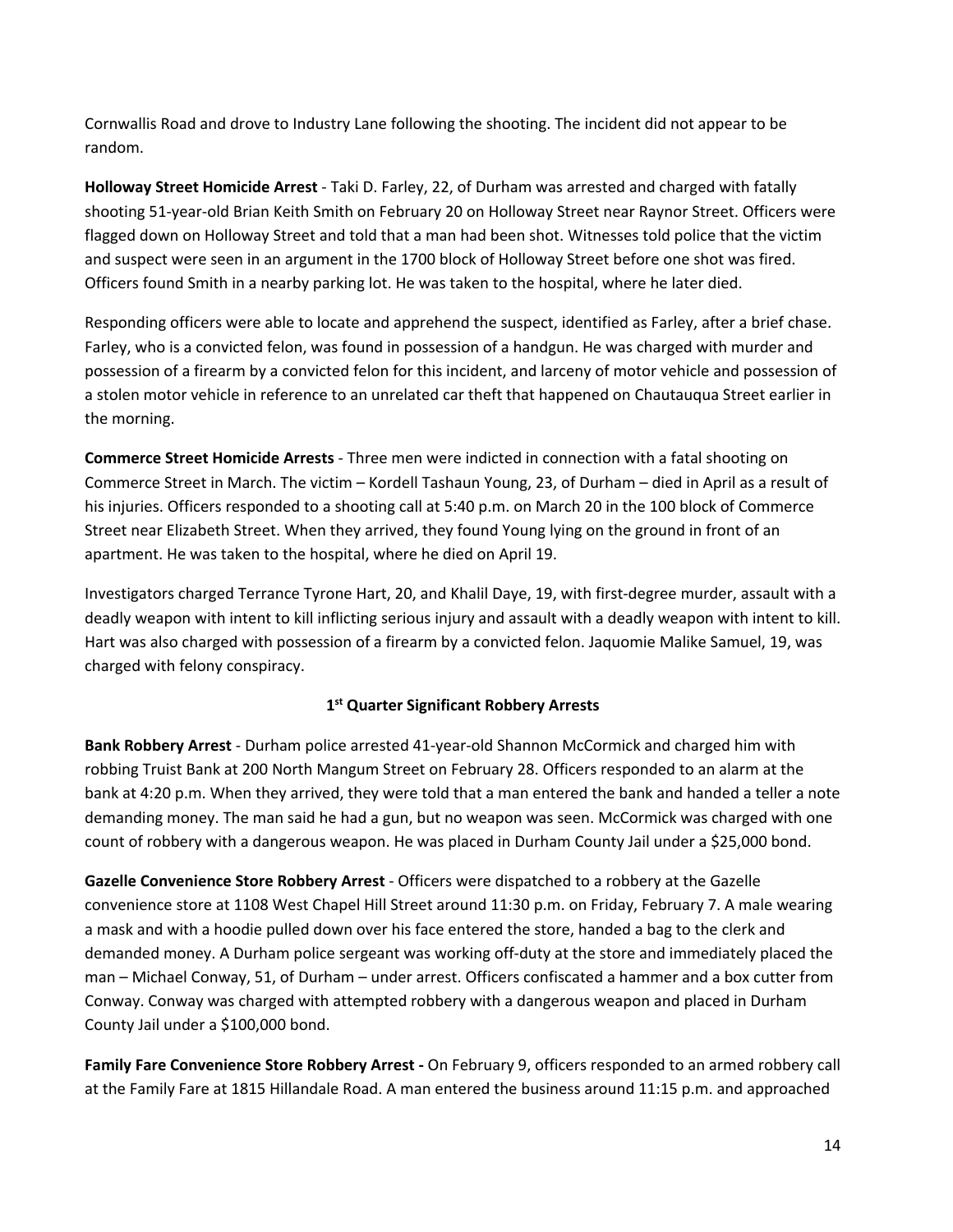the counter. The man, who was holding a knife in his right hand, pushed an employee and took the cash drawer from the register. He was last seen on foot heading toward Croasdaile Drive. A description of the suspect was broadcast to all officers. A short time later, a Durham Police K9 officer and his K9 located a man matching the description in the 3000 block of Croasdaile Drive. Officers also located the cash drawer and a knife. Officers arrested Bryant Lamont Boyd, 48, of Chapel Hill and charged him with robbery with a dangerous weapon, carrying a concealed weapon and possession of a counterfeit controlled substance with the intent to sell or deliver. Boyd was placed in Durham County Jail under a \$150,000 bond.

**January 18 Business Robbery Charges** - Durham police investigators have charged a man with committing two armed robberies and an attempted armed robbery within 1 ½ hours on January 18. The man - Kevin Blanding, 48, of Durham – was arrested on Friday, January 24 after he allegedly robbed a Food Lion in Morrisville and led police on a chase into Durham.

Durham police investigators charged Blanding in connection with the following incidents on January 18:

- An attempted armed robbery was reported at Prestige Green Dry Cleaners at 1821 Hillandale Road at 12:11 p.m.
- An armed robbery was reported at the BP convenience store at 4148 Chapel Hill Road at 12:28 p.m.
- An armed robbery was reported at Family Dollar at 401 East Lakewood Avenue at 1:29 p.m.

The suspect threatened the use of a weapon in all three cases. No one was injured in the robberies. Blanding was placed in the Wake County Jail under an \$815,000 bond.

**Kohl's Robbery Arrest** - Investigators arrested 37-year-old Charles Halsey IV and charged him with threatening to stab a loss prevention officer at Kohl's on McFarland Drive with a needle on February 6. The loss prevention officer was trying to stop three men who were leaving the business with approximately \$1,000 worth of stolen clothing. When the loss prevention officer confronted the men, one took the cap off a needle and said he was going to stab the loss prevention officer. Halsey was arrested on charges of robbery with a dangerous weapon and conspiracy.

**Chase and Robbery Arrests** - Two men were arrested on armed robbery charges following a commercial armed robbery and chase on January 8. Officers responded to a robbery call at the Subway at 2121 T.W. Alexander Drive. The victims told officers that two masked men armed with pistols entered the business and demanded money. The suspects pistol-whipped an employee and fled with an undisclosed amount of cash. A description of the suspects' vehicle – a white Volkswagen Jetta – was broadcast to officers. A short time later, an officer with Squad 4D spotted a vehicle matching that description on T.W. Alexander Drive near Cornwallis Road and tried to stop it, but the driver refused to stop. Officers briefly chased the vehicle until the driver of the Volkswagen lost control of the vehicle on Cornwallis Road at Tricenter Boulevard and crashed. The two males in the Volkswagen were treated at the scene by EMS.

The Volkswagen had been reported stolen from Courtney Creek Drive on January 4, 2020. Officers recovered two stolen firearms, U.S. currency and masks from the stolen vehicle. Investigators charged Clarence Hargett, 28, and Robert Emerson Smith, 25, in connection with the robbery at the Subway. Hargett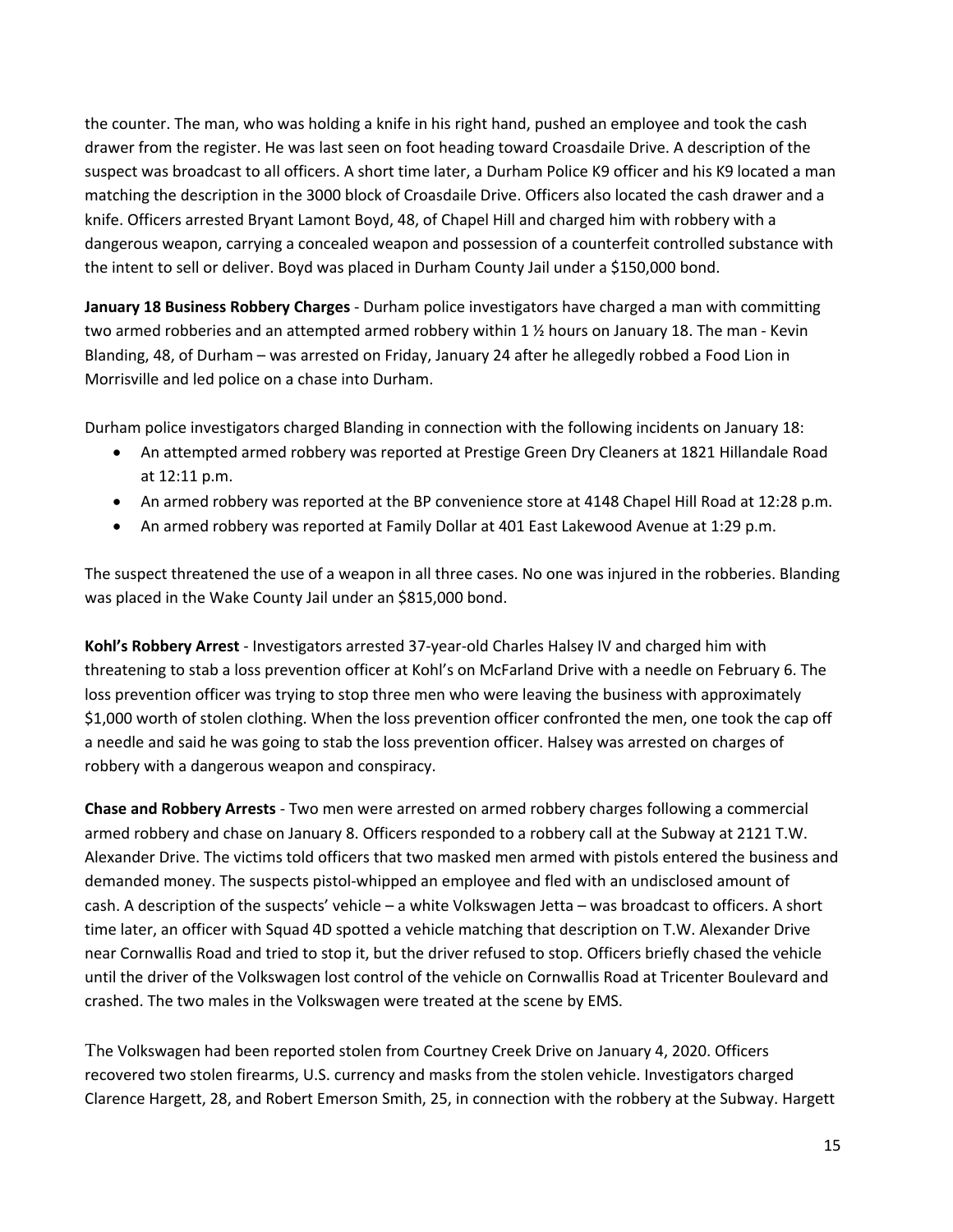was also charged with committing an armed robbery at the Subway at 401 East Lakewood Avenue on January 6, 2020.

Durham police investigators charged Hargett with two counts of robbery with a dangerous weapon, two counts of conspiracy to commit robbery with a dangerous weapon and one count of possession of a stolen firearm. Smith was charged with one count of robbery with a dangerous weapon, one count of conspiracy to commit robbery with a dangerous weapon, one count of possession of a firearm by a convicted felon and one count of simple assault.

**Armed Robbery Arrest** - On February 4, investigators from the DPD's Gang Unit responded to assist on an armed robbery call in the 700 block of Eva Street. Gang Unit investigators located a possible suspect – Michael Demond Daniels, 32, of Durham - near Holloway Street and Railroad Street. The victim told officers he was working at a job site on Eva Street when a man carrying a rifle approached and demanded money and a ride. When the victim refused, the man grabbed a Sawzall and fled. Officer recovered the weapon which turned out to be a BB gun. Daniels was charged with robbery with a dangerous weapon and misdemeanor aggressive begging (another incident on the same day).

**Armed Robbery/Drug Arrest** - On February 5, investigators from the DPD's Gang Unit conducted a traffic stop near the intersection of Pettigrew and Dillard streets. Two men ran from the vehicle and were captured after a brief foot chase. One man, Fernando Dean Jr., 23, of Durham was arrested on a warrant for robbery with a dangerous weapon. The robbery was reported at 1:22 a.m. on January 15 in the parking lot of Wendy's at 1808 South Miami Boulevard. Three men armed with guns approached an employee in the parking lot, put a gun to his head and forced him back into the business. The suspects took cash from the business and fled in the victim's car. Dean was charged with robbery with a dangerous weapon, conspiracy to commit a felony and felony larceny. He was also charged with two counts of resisting, delaying and obstructing officers.

The second man who fled during the traffic stop – 19-year-old Donavyn Mayfield – was charged with two counts of possession of a stolen firearm, three counts of carrying a concealed gun and resisting, delaying and obstructing an officer. Officers recovered two stolen handguns during the traffic stop.

**Carjacking Arrests** - Durham police investigators arrested two Durham teens – ages 16 and 17 – and charged them with committing several armed carjackings within one week in March. The two teens were served with juvenile petitions and have been placed in secure custody.

The teens were charged with committing the following robberies:

- **March 22 in the 1300 block of South Roxboro Street** The victim was getting in his car around 7:45 p.m. when two men, one armed with a rifle, approached him and told him to get out of the vehicle. The suspects took the victim's phone and fled in the victim's vehicle.
- **March 27 in the 4000 block of Fayetteville Street** The victim was getting in her vehicle around 12:30 a.m. when two men pointed guns at her and told her to get out of the vehicle. The suspects fled in the victim's car.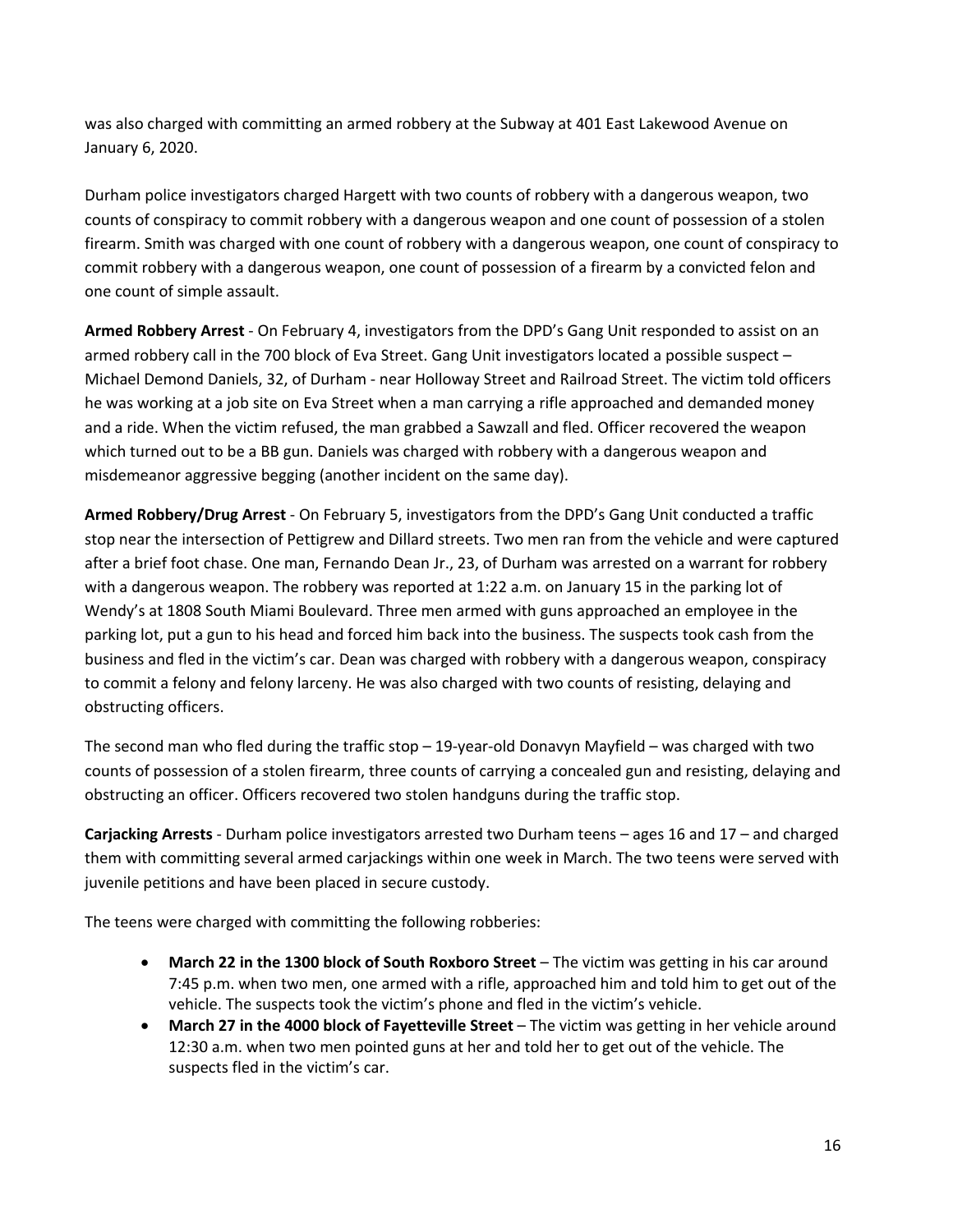- **March 27 in 3100 block of Hillandale Road** Two men approached the victim in a parking lot around 6 a.m., pointed guns at him and demanded the keys to the victim's vehicle. The victim told them he did not have the keys. The suspects took the victim's phone and fled.
- **March 27 in the 1400 block of Wyldewood Road** The victim was sitting in his car around 6:15 a.m. when two men held the victim at gunpoint and took his vehicle. The suspects also took the victim's wallet and phone.
- **March 29 in the 2000 block of Chapel Hill Road** The victim was getting into his car in the parking lot of a business around 1:30 a.m. when two males dressed all in black approached him. One man pulled a knife and the men tried to get in the victim's car. The victim was able to push them away and fled.
- **March 29 in the 1200 block of University Drive** The victim was getting into his vehicle after pumping gas when a man got in the vehicle and punched the victim in the face. A second man put a knife to the victim's throat and the two men fled in the victim's vehicle.

The 16-year-old male was also charged in connection with the following case:

• **March 26 in the 2000 block of Chapel Hill Road** – The victim walked out of a business around 11 p.m. and was confronted by a man with a gun. The man pointed the gun at the victim and fled in the victim's vehicle.

The stolen vehicles have all been recovered.

### **2015 Sexual Assault Arrest**

**2015 Sexual Assault Arrest -** Durham police investigators arrested Emanuel Dwayne Burch and charged him in connection with a November 2015 sexual assault on the Ellerbe Creek Trail. Burch, 32, was charged with first-degree sexual assault and attempted first-degree murder in connection with this case. A woman told officers she was walking home from work and entered the Ellerbe Creek Trail near West Trinity Avenue around 6 p.m. on November 11, 2015. She was walking on the trail near Dacian Avenue when a man approached her from behind, choked her into unconsciousness and pulled her into the woods, where he sexually assaulted her. The victim was taken to the hospital for treatment.

Investigators worked on the case for several years but did not have any strong leads until the fall of 2019. Investigators sent the DNA profile obtained from the sexual assault evidence collection kit from this case in for testing. On September 9, 2019, investigators learned that the DNA profile matched a DNA profile in the national Combined DNA Index System (CODIS) database, which was linked to Burch. In October, investigators obtained a search warrant and collected a DNA sample from Burch. This DNA sample was sent to the North Carolina State Crime Laboratory for comparison to the DNA profile obtained from the evidence collection kit from the Ellerbe Creek case.

On January 16, 2020, DPD investigators were told that the known DNA sample from Burch was a confirmed match to the DNA profile from the Ellerbe Creek case. True bills of indictment for Burch were issued on January 17 and he was arrested on January 22 in Chapel Hill. Burch has been placed in the Durham County Jail under a \$500,000 bond.